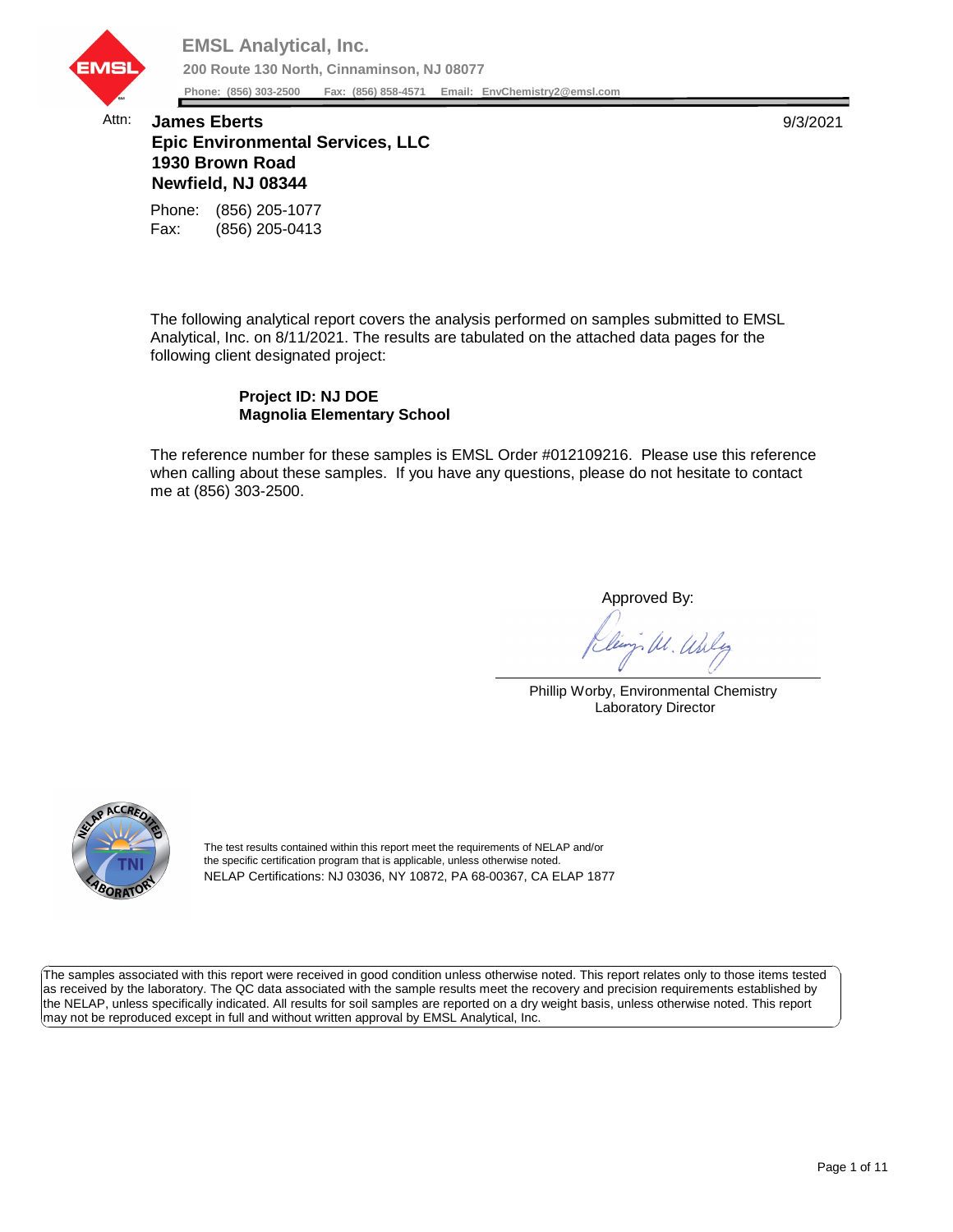| EMSI<br>Attn:<br><b>James Eberts</b><br>1930 Brown Road<br>Newfield, NJ 08344<br><b>Magnolia Elementary School</b><br>Project: | <b>EMSL Analytical, Inc.</b><br>200 Route 130 North, Cinnaminson, NJ 08077<br>Phone/Fax:<br>(856) 303-2500 / (856) 858-4571<br>http://www.EMSL.com<br><b>Epic Environmental Services, LLC</b> | EnvChemistry2@emsl.com    | Phone:<br>Fax:<br>Received: | (856) 205-1077<br>(856) 205-0413<br>08/11/21 12:00 PM | <b>EMSL Order:</b><br>CustomerID:<br>CustomerPO:<br>ProjectID: |           | 012109216<br>EPIC62<br>NJ-DOE<br>NJ DOE |    |
|--------------------------------------------------------------------------------------------------------------------------------|-----------------------------------------------------------------------------------------------------------------------------------------------------------------------------------------------|---------------------------|-----------------------------|-------------------------------------------------------|----------------------------------------------------------------|-----------|-----------------------------------------|----|
| <b>Client Sample Description</b>                                                                                               | MAG-FB<br><b>Field Blank</b>                                                                                                                                                                  | <b>Analytical Results</b> | Collected:                  | 8/6/2021<br>6:02:00 AM                                | Lab ID:                                                        |           | 012109216-0001                          |    |
| <b>Method</b>                                                                                                                  | <b>Parameter</b>                                                                                                                                                                              | <b>Result</b>             | <b>RL Units</b>             |                                                       | Prep<br>Date & Analyst                                         |           | <b>Analysis</b><br>Date & Analyst       |    |
| <b>METALS</b>                                                                                                                  |                                                                                                                                                                                               |                           |                             |                                                       |                                                                |           |                                         |    |
| 200.8                                                                                                                          | Lead                                                                                                                                                                                          | <b>ND</b>                 | 1.00 ppb                    |                                                       | 8/28/2021                                                      | <b>KB</b> | 08/28/21 19:12 KB                       |    |
| <b>Client Sample Description</b>                                                                                               | MAG-NS-01 NURSE<br><b>Sink Nurses Office</b>                                                                                                                                                  |                           | Collected:                  | 8/6/2021<br>6:03:00 AM                                | Lab ID:                                                        |           | 012109216-0002                          |    |
| <b>Method</b>                                                                                                                  | <b>Parameter</b>                                                                                                                                                                              | <b>Result</b>             | <b>RL Units</b>             |                                                       | Prep<br>Date & Analyst                                         |           | <b>Analysis</b><br>Date & Analyst       |    |
| <b>METALS</b>                                                                                                                  |                                                                                                                                                                                               |                           |                             |                                                       |                                                                |           |                                         |    |
| 200.8                                                                                                                          | Lead                                                                                                                                                                                          | <b>ND</b>                 | 1.00 ppb                    |                                                       | 8/28/2021                                                      | KB        | 08/28/21 19:16 KB                       |    |
| <b>Client Sample Description</b>                                                                                               | MAG-NS-01 NurseRR<br>Sink Nurses Office Restroom                                                                                                                                              |                           | Collected:                  | 8/6/2021<br>6:05:00 AM                                | Lab ID:                                                        |           | 012109216-0004                          |    |
| <b>Method</b>                                                                                                                  | <b>Parameter</b>                                                                                                                                                                              | <b>Result</b>             | <b>RL Units</b>             |                                                       | Prep<br>Date & Analyst                                         |           | <b>Analysis</b><br>Date & Analyst       |    |
| <b>METALS</b>                                                                                                                  |                                                                                                                                                                                               |                           |                             |                                                       |                                                                |           |                                         |    |
| 200.8                                                                                                                          | Lead                                                                                                                                                                                          | ND                        | 1.00 ppb                    |                                                       | 8/28/2021                                                      | <b>KB</b> | 08/28/21 19:19 KB                       |    |
| <b>Client Sample Description</b>                                                                                               | MAG-WC-01-Hall 5<br>WC Hall Left By Gym                                                                                                                                                       |                           | Collected:                  | 8/6/2021<br>6:08:00 AM                                | Lab ID:                                                        |           | 012109216-0006                          |    |
| <b>Method</b>                                                                                                                  | <b>Parameter</b>                                                                                                                                                                              | <b>Result</b>             | <b>RL Units</b>             |                                                       | Prep<br>Date & Analyst                                         |           | <b>Analysis</b><br>Date & Analyst       |    |
| <b>METALS</b>                                                                                                                  |                                                                                                                                                                                               |                           |                             |                                                       |                                                                |           |                                         |    |
| 200.8                                                                                                                          | Lead                                                                                                                                                                                          | <b>ND</b>                 | 1.00 ppb                    |                                                       | 8/28/2021                                                      | KB        | 08/28/21 19:22                          | KB |
| <b>Client Sample Description</b>                                                                                               | MAG-WC-01-Hall 6<br>WC Hall Center By Gym                                                                                                                                                     |                           | Collected:                  | 8/6/2021<br>6:09:00 AM                                | Lab ID:                                                        |           | 012109216-0007                          |    |
| <b>Method</b>                                                                                                                  | <b>Parameter</b>                                                                                                                                                                              | <b>Result</b>             | <b>RL Units</b>             |                                                       | Prep<br>Date & Analyst                                         |           | <b>Analysis</b><br>Date & Analyst       |    |
| <b>METALS</b>                                                                                                                  |                                                                                                                                                                                               |                           |                             |                                                       |                                                                |           |                                         |    |
| 200.8                                                                                                                          | Lead                                                                                                                                                                                          | <b>ND</b>                 | $1.00$ ppb                  |                                                       | 8/28/2021                                                      | ΚB        | 08/28/21 19:23                          | KB |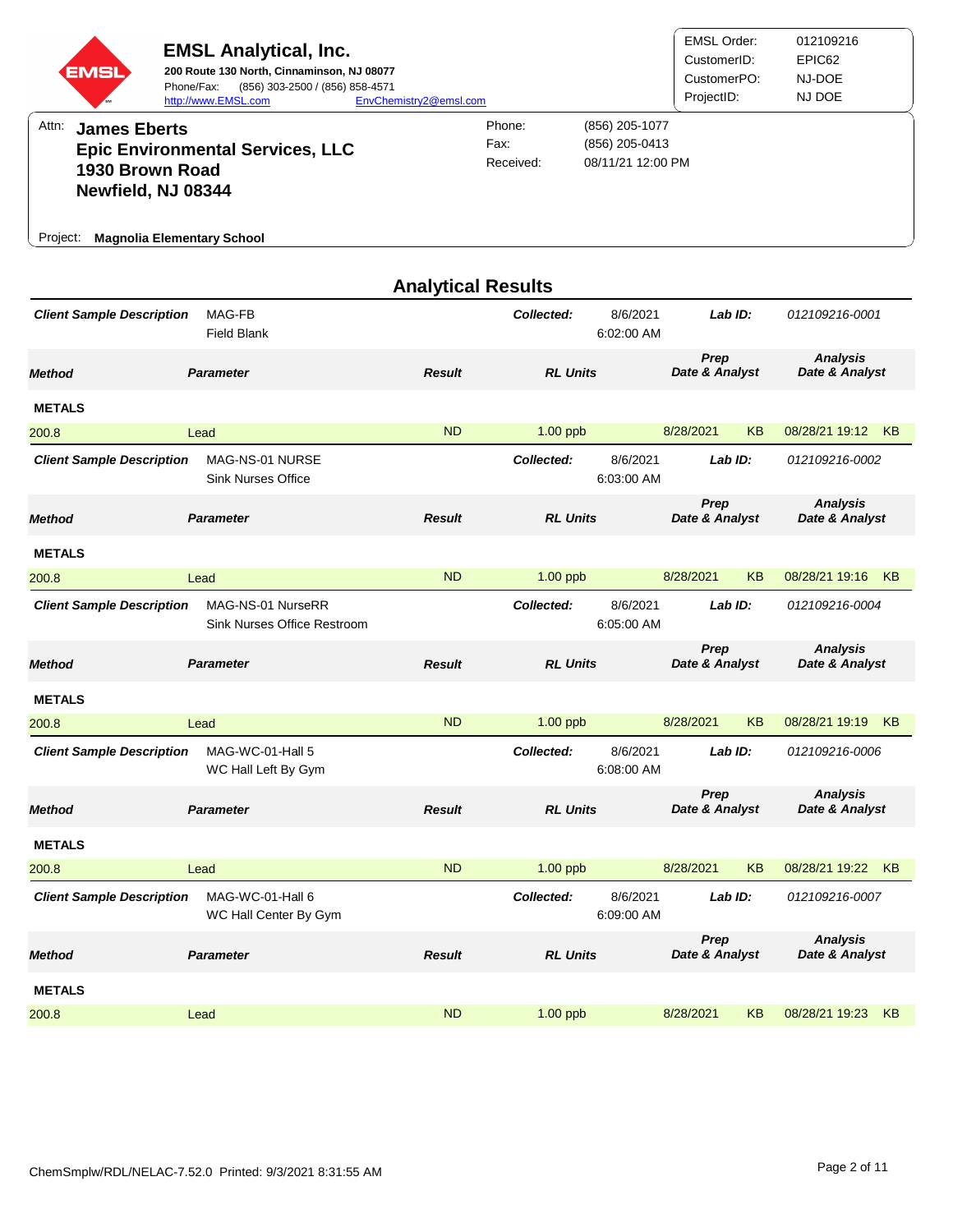| EMSI<br>Attn:<br><b>James Eberts</b><br>1930 Brown Road<br>Newfield, NJ 08344<br><b>Magnolia Elementary School</b><br>Project: | <b>EMSL Analytical, Inc.</b><br>200 Route 130 North, Cinnaminson, NJ 08077<br>Phone/Fax:<br>(856) 303-2500 / (856) 858-4571<br>http://www.EMSL.com<br><b>Epic Environmental Services, LLC</b> | EnvChemistry2@emsl.com    | Phone:<br>Fax:<br>Received: | (856) 205-1077<br>(856) 205-0413<br>08/11/21 12:00 PM | <b>EMSL Order:</b><br>CustomerID:<br>CustomerPO:<br>ProjectID: |           | 012109216<br>EPIC62<br>NJ-DOE<br>NJ DOE |    |
|--------------------------------------------------------------------------------------------------------------------------------|-----------------------------------------------------------------------------------------------------------------------------------------------------------------------------------------------|---------------------------|-----------------------------|-------------------------------------------------------|----------------------------------------------------------------|-----------|-----------------------------------------|----|
| <b>Client Sample Description</b>                                                                                               | MAG-WC-01-Hall 7                                                                                                                                                                              | <b>Analytical Results</b> | Collected:                  | 8/6/2021                                              | Lab ID:                                                        |           | 012109216-0008                          |    |
|                                                                                                                                | WC Hall Right By Gym                                                                                                                                                                          |                           |                             | 6:10:00 AM                                            |                                                                |           |                                         |    |
| <b>Method</b>                                                                                                                  | <b>Parameter</b>                                                                                                                                                                              | <b>Result</b>             | <b>RL Units</b>             |                                                       | Prep<br>Date & Analyst                                         |           | <b>Analysis</b><br>Date & Analyst       |    |
| <b>METALS</b>                                                                                                                  |                                                                                                                                                                                               |                           |                             |                                                       |                                                                |           |                                         |    |
| 200.8                                                                                                                          | Lead                                                                                                                                                                                          | <b>ND</b>                 | 1.00 ppb                    |                                                       | 8/28/2021                                                      | <b>KB</b> | 08/28/21 19:25                          | KB |
| <b>Client Sample Description</b>                                                                                               | MAG-DW-01-Media<br><b>Bubbler Media Ctr</b>                                                                                                                                                   |                           | Collected:                  | 8/6/2021<br>6:11:00 AM                                | Lab ID:                                                        |           | 012109216-0009                          |    |
| <b>Method</b>                                                                                                                  | <b>Parameter</b>                                                                                                                                                                              | <b>Result</b>             | <b>RL Units</b>             |                                                       | Prep<br>Date & Analyst                                         |           | <b>Analysis</b><br>Date & Analyst       |    |
| <b>METALS</b>                                                                                                                  |                                                                                                                                                                                               |                           |                             |                                                       |                                                                |           |                                         |    |
| 200.8                                                                                                                          | Lead                                                                                                                                                                                          | <b>ND</b>                 | 1.00 ppb                    |                                                       | 8/28/2021                                                      | KB        | 08/28/21 19:29                          | KB |
| <b>Client Sample Description</b>                                                                                               | MAG-DW-01-Rm 19<br>Bubbler Rm 19 (music)                                                                                                                                                      |                           | Collected:                  | 8/6/2021<br>6:13:00 AM                                | Lab ID:                                                        |           | 012109216-0011                          |    |
| <b>Method</b>                                                                                                                  | <b>Parameter</b>                                                                                                                                                                              | <b>Result</b>             | <b>RL Units</b>             |                                                       | Prep<br>Date & Analyst                                         |           | <b>Analysis</b><br>Date & Analyst       |    |
| <b>METALS</b>                                                                                                                  |                                                                                                                                                                                               |                           |                             |                                                       |                                                                |           |                                         |    |
| 200.8                                                                                                                          | Lead                                                                                                                                                                                          | ND                        | 1.00 ppb                    |                                                       | 8/28/2021                                                      | <b>KB</b> | 08/28/21 19:32 KB                       |    |
| <b>Client Sample Description</b>                                                                                               | MAG-SO-01-MNOFF<br>Sink Main Office                                                                                                                                                           |                           | Collected:                  | 8/6/2021<br>6:15:00 AM                                | Lab ID:                                                        |           | 012109216-0013                          |    |
| <b>Method</b>                                                                                                                  | <b>Parameter</b>                                                                                                                                                                              | <b>Result</b>             | <b>RL Units</b>             |                                                       | Prep<br>Date & Analyst                                         |           | <b>Analysis</b><br>Date & Analyst       |    |
| <b>METALS</b>                                                                                                                  |                                                                                                                                                                                               |                           |                             |                                                       |                                                                |           |                                         |    |
| 200.8                                                                                                                          | Lead                                                                                                                                                                                          | <b>ND</b>                 | 1.00 ppb                    |                                                       | 8/28/2021                                                      | KB        | 08/28/21 19:37                          | KB |
| <b>Client Sample Description</b>                                                                                               | MAG-IM-01-Kitch<br>Ice Machine Kitchen                                                                                                                                                        |                           | Collected:                  | 8/6/2021<br>6:16:00 AM                                | Lab ID:                                                        |           | 012109216-0015                          |    |
| <b>Method</b>                                                                                                                  | <b>Parameter</b>                                                                                                                                                                              | <b>Result</b>             | <b>RL Units</b>             |                                                       | Prep<br>Date & Analyst                                         |           | <b>Analysis</b><br>Date & Analyst       |    |
| <b>METALS</b>                                                                                                                  |                                                                                                                                                                                               |                           |                             |                                                       |                                                                |           |                                         |    |
| 200.8                                                                                                                          | Lead                                                                                                                                                                                          | <b>ND</b>                 | $1.00$ ppb                  |                                                       | 8/28/2021                                                      | KB        | 08/28/21 19:40                          | KB |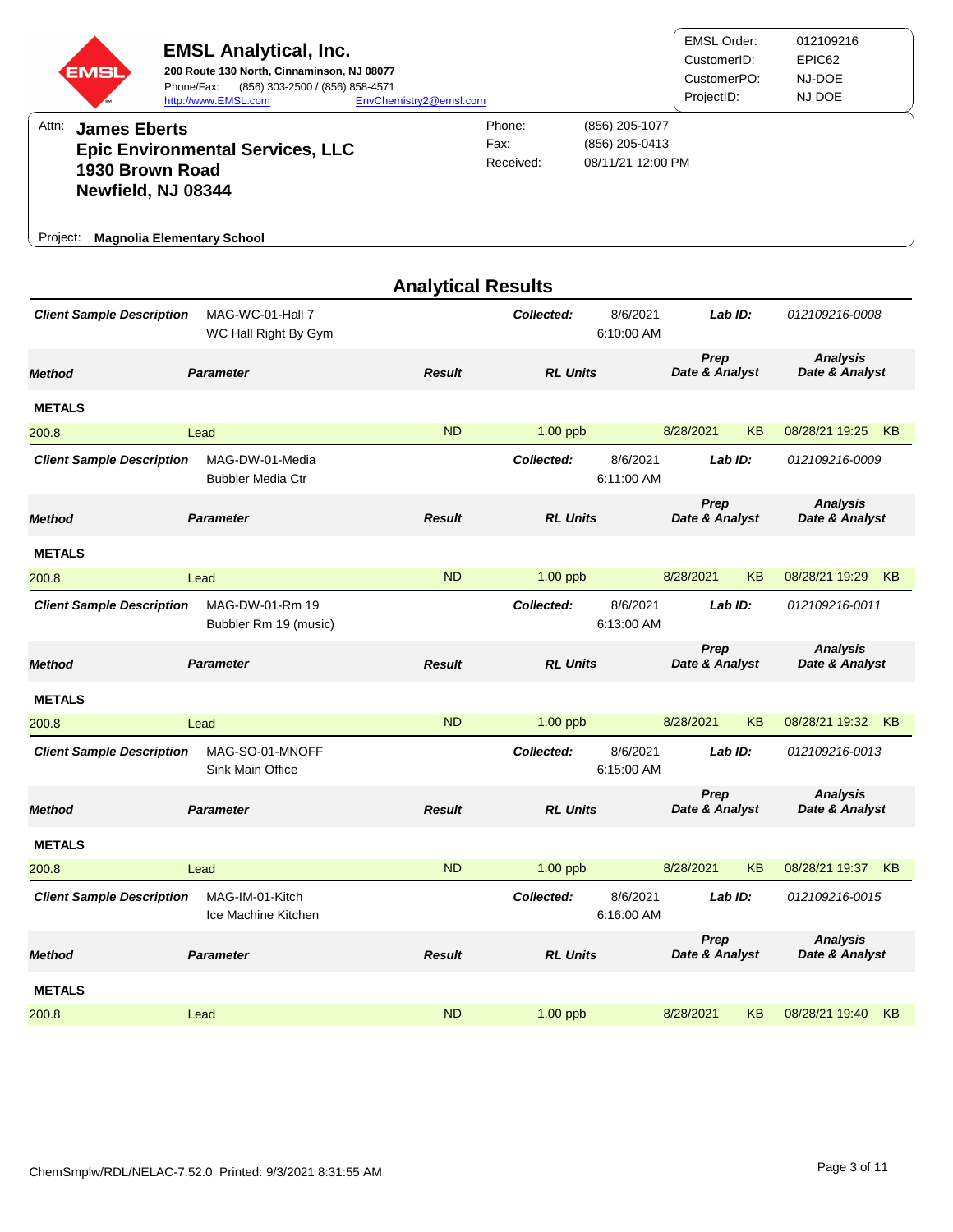| EMSI<br>Attn:<br><b>James Eberts</b><br>1930 Brown Road<br>Newfield, NJ 08344<br><b>Magnolia Elementary School</b><br>Project: | <b>EMSL Analytical, Inc.</b><br>200 Route 130 North, Cinnaminson, NJ 08077<br>Phone/Fax:<br>(856) 303-2500 / (856) 858-4571<br>http://www.EMSL.com<br><b>Epic Environmental Services, LLC</b> | EnvChemistry2@emsl.com    | Phone:<br>Fax:<br>Received: | (856) 205-1077<br>(856) 205-0413<br>08/11/21 12:00 PM | <b>EMSL Order:</b><br>CustomerID:<br>CustomerPO:<br>ProjectID: |           | 012109216<br>EPIC62<br>NJ-DOE<br>NJ DOE |    |
|--------------------------------------------------------------------------------------------------------------------------------|-----------------------------------------------------------------------------------------------------------------------------------------------------------------------------------------------|---------------------------|-----------------------------|-------------------------------------------------------|----------------------------------------------------------------|-----------|-----------------------------------------|----|
|                                                                                                                                |                                                                                                                                                                                               | <b>Analytical Results</b> |                             |                                                       |                                                                |           |                                         |    |
| <b>Client Sample Description</b>                                                                                               | MAG-KC-01-Kitch 2<br>Sink Kitchen by Walkin                                                                                                                                                   |                           | Collected:                  | 8/6/2021<br>6:17:00 AM                                | Lab ID:                                                        |           | 012109216-0016                          |    |
| <b>Method</b>                                                                                                                  | <b>Parameter</b>                                                                                                                                                                              | <b>Result</b>             | <b>RL Units</b>             |                                                       | Prep<br>Date & Analyst                                         |           | <b>Analysis</b><br>Date & Analyst       |    |
| <b>METALS</b>                                                                                                                  |                                                                                                                                                                                               |                           |                             |                                                       |                                                                |           |                                         |    |
| 200.8                                                                                                                          | Lead                                                                                                                                                                                          | 1.31                      | $1.00$ ppb                  |                                                       | 8/28/2021                                                      | <b>KB</b> | 08/28/21 19:41                          | KB |
| <b>Client Sample Description</b>                                                                                               | MAG-KC-01-Kitch 1<br>Sink Kitchen by Office                                                                                                                                                   |                           | Collected:                  | 8/6/2021<br>6:19:00 AM                                | Lab ID:                                                        |           | 012109216-0018                          |    |
| <b>Method</b>                                                                                                                  | <b>Parameter</b>                                                                                                                                                                              | <b>Result</b>             | <b>RL Units</b>             |                                                       | Prep<br>Date & Analyst                                         |           | <b>Analysis</b><br>Date & Analyst       |    |
| <b>METALS</b>                                                                                                                  |                                                                                                                                                                                               |                           |                             |                                                       |                                                                |           |                                         |    |
| 200.8                                                                                                                          | Lead                                                                                                                                                                                          | 1.07                      | $1.00$ ppb                  |                                                       | 8/28/2021                                                      | KB        | 08/28/21 19:50 KB                       |    |
| <b>Client Sample Description</b>                                                                                               | MAG-WC-01-Cafe<br>Water Cooler Cafeteria                                                                                                                                                      |                           | Collected:                  | 8/6/2021<br>6:23:00 AM                                | Lab ID:                                                        |           | 012109216-0020                          |    |
| <b>Method</b>                                                                                                                  | <b>Parameter</b>                                                                                                                                                                              | <b>Result</b>             | <b>RL Units</b>             |                                                       | Prep<br>Date & Analyst                                         |           | <b>Analysis</b><br>Date & Analyst       |    |
| <b>METALS</b>                                                                                                                  |                                                                                                                                                                                               |                           |                             |                                                       |                                                                |           |                                         |    |
| 200.8                                                                                                                          | Lead                                                                                                                                                                                          | <b>ND</b>                 | $1.00$ ppb                  |                                                       | 8/28/2021                                                      | KB        | 08/28/21 19:53 KB                       |    |
| <b>Client Sample Description</b>                                                                                               | MAG-WC-01-Hall 1<br>WC Hall by Café                                                                                                                                                           |                           | Collected:                  | 8/6/2021<br>6:24:00 AM                                | Lab ID:                                                        |           | 012109216-0021                          |    |
| <b>Method</b>                                                                                                                  | <b>Parameter</b>                                                                                                                                                                              | <b>Result</b>             | <b>RL Units</b>             |                                                       | Prep<br>Date & Analyst                                         |           | <b>Analysis</b><br>Date & Analyst       |    |
| <b>METALS</b>                                                                                                                  |                                                                                                                                                                                               |                           |                             |                                                       |                                                                |           |                                         |    |
| 200.8                                                                                                                          | Lead                                                                                                                                                                                          | 1.17                      | 1.00 ppb                    |                                                       | 8/28/2021                                                      | KB        | 08/28/21 19:58                          | KB |
| <b>Client Sample Description</b>                                                                                               | MAG-WC-01-Hall 2<br>WC Hall by Room 32                                                                                                                                                        |                           | Collected:                  | 8/6/2021<br>6:25:00 AM                                | Lab ID:                                                        |           | 012109216-0022                          |    |
| <b>Method</b>                                                                                                                  | <b>Parameter</b>                                                                                                                                                                              | <b>Result</b>             | <b>RL Units</b>             |                                                       | Prep<br>Date & Analyst                                         |           | <b>Analysis</b><br>Date & Analyst       |    |
| <b>METALS</b>                                                                                                                  |                                                                                                                                                                                               |                           |                             |                                                       |                                                                |           |                                         |    |
| 200.8                                                                                                                          | Lead                                                                                                                                                                                          | 1.96                      | $1.00$ ppb                  |                                                       | 8/28/2021                                                      | <b>KB</b> | 08/28/21 20:05                          | KB |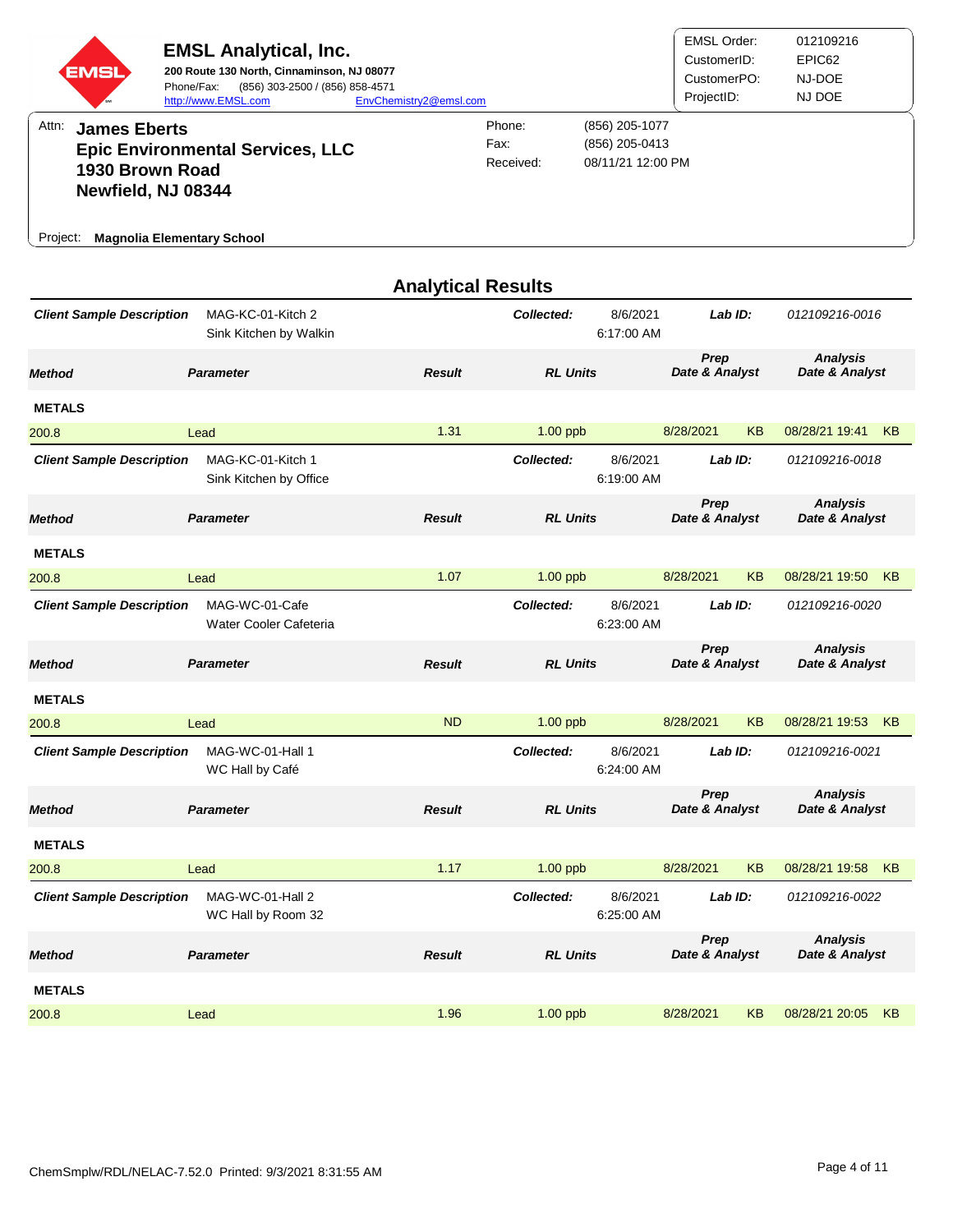| EMSI                                                                                                                   | <b>EMSL Analytical, Inc.</b><br>200 Route 130 North, Cinnaminson, NJ 08077<br>Phone/Fax:<br>(856) 303-2500 / (856) 858-4571<br>http://www.EMSL.com | EnvChemistry2@emsl.com    |                             |                                                       | <b>EMSL Order:</b><br>CustomerID:<br>CustomerPO:<br>ProjectID: |    | 012109216<br>EPIC62<br>NJ-DOE<br>NJ DOE |           |
|------------------------------------------------------------------------------------------------------------------------|----------------------------------------------------------------------------------------------------------------------------------------------------|---------------------------|-----------------------------|-------------------------------------------------------|----------------------------------------------------------------|----|-----------------------------------------|-----------|
| Attn:<br><b>James Eberts</b><br>1930 Brown Road<br>Newfield, NJ 08344<br><b>Magnolia Elementary School</b><br>Project: | <b>Epic Environmental Services, LLC</b>                                                                                                            |                           | Phone:<br>Fax:<br>Received: | (856) 205-1077<br>(856) 205-0413<br>08/11/21 12:00 PM |                                                                |    |                                         |           |
|                                                                                                                        |                                                                                                                                                    | <b>Analytical Results</b> |                             |                                                       |                                                                |    |                                         |           |
| <b>Client Sample Description</b>                                                                                       | MAG-WC-01-Hall 3<br>WC Hall by Room 41                                                                                                             |                           | Collected:                  | 8/6/2021<br>6:26:00 AM                                | Lab ID:                                                        |    | 012109216-0023                          |           |
| <b>Method</b>                                                                                                          | <b>Parameter</b>                                                                                                                                   | <b>Result</b>             | <b>RL Units</b>             |                                                       | Prep<br>Date & Analyst                                         |    | <b>Analysis</b><br>Date & Analyst       |           |
| <b>METALS</b>                                                                                                          |                                                                                                                                                    |                           |                             |                                                       |                                                                |    |                                         |           |
| 200.8                                                                                                                  | Lead                                                                                                                                               | 2.24                      | $1.00$ ppb                  |                                                       | 8/27/2021                                                      | JD | 08/30/21 20:01                          | <b>JW</b> |
| <b>Client Sample Description</b>                                                                                       | MAG-DW-01-RM41<br>Bubbler Rm 41                                                                                                                    |                           | Collected:                  | 8/6/2021<br>6:27:00 AM                                | Lab $ID:$                                                      |    | 012109216-0024                          |           |
| <b>Method</b>                                                                                                          | <b>Parameter</b>                                                                                                                                   | <b>Result</b>             | <b>RL Units</b>             |                                                       | Prep<br>Date & Analyst                                         |    | <b>Analysis</b><br>Date & Analyst       |           |
| <b>METALS</b>                                                                                                          |                                                                                                                                                    |                           |                             |                                                       |                                                                |    |                                         |           |
| 200.8                                                                                                                  | Lead                                                                                                                                               | 4.37                      | 1.00 ppb                    |                                                       | 8/28/2021                                                      | KB | 08/28/21 20:06                          | KB        |
| <b>Client Sample Description</b>                                                                                       | MAG-DW-01-RM42<br>Bubbler Rm 42                                                                                                                    |                           | Collected:                  | 8/6/2021<br>6:27:00 AM                                | Lab ID:                                                        |    | 012109216-0026                          |           |
| <b>Method</b>                                                                                                          | <b>Parameter</b>                                                                                                                                   | <b>Result</b>             | <b>RL Units</b>             |                                                       | Prep<br>Date & Analyst                                         |    | <b>Analysis</b><br>Date & Analyst       |           |
| <b>METALS</b>                                                                                                          |                                                                                                                                                    |                           |                             |                                                       |                                                                |    |                                         |           |
| 200.8                                                                                                                  | Lead                                                                                                                                               | 11.8                      | 1.00 ppb                    |                                                       | 8/28/2021                                                      | KB | 08/28/21 20:09 KB                       |           |
| <b>Client Sample Description</b>                                                                                       | MAG-DW-01-Rm43<br>Bubbler Rm 43                                                                                                                    |                           | Collected:                  | 8/6/2021<br>6:29:00 AM                                | Lab ID:                                                        |    | 012109216-0028                          |           |
| <b>Method</b>                                                                                                          | <b>Parameter</b>                                                                                                                                   | <b>Result</b>             | <b>RL Units</b>             |                                                       | Prep<br>Date & Analyst                                         |    | <b>Analysis</b><br>Date & Analyst       |           |
| <b>METALS</b>                                                                                                          |                                                                                                                                                    |                           |                             |                                                       |                                                                |    |                                         |           |
| 200.8                                                                                                                  | Lead                                                                                                                                               | 6.84                      | $1.00$ ppb                  |                                                       | 8/28/2021                                                      | KB | 08/28/21 20:12 KB                       |           |
| <b>Client Sample Description</b>                                                                                       | MAG-DW-01-Rm 44<br>Bubbler Rm 44                                                                                                                   |                           | Collected:                  | 8/6/2021<br>6:30:00 AM                                | Lab ID:                                                        |    | 012109216-0030                          |           |
| <b>Method</b>                                                                                                          | <b>Parameter</b>                                                                                                                                   | <b>Result</b>             | <b>RL Units</b>             |                                                       | Prep<br>Date & Analyst                                         |    | <b>Analysis</b><br>Date & Analyst       |           |
| <b>METALS</b>                                                                                                          |                                                                                                                                                    |                           |                             |                                                       |                                                                |    |                                         |           |
| 200.8                                                                                                                  | Lead                                                                                                                                               | 2.00                      | 1.00 ppb                    |                                                       | 8/28/2021                                                      | KB | 08/28/21 20:15                          | KB        |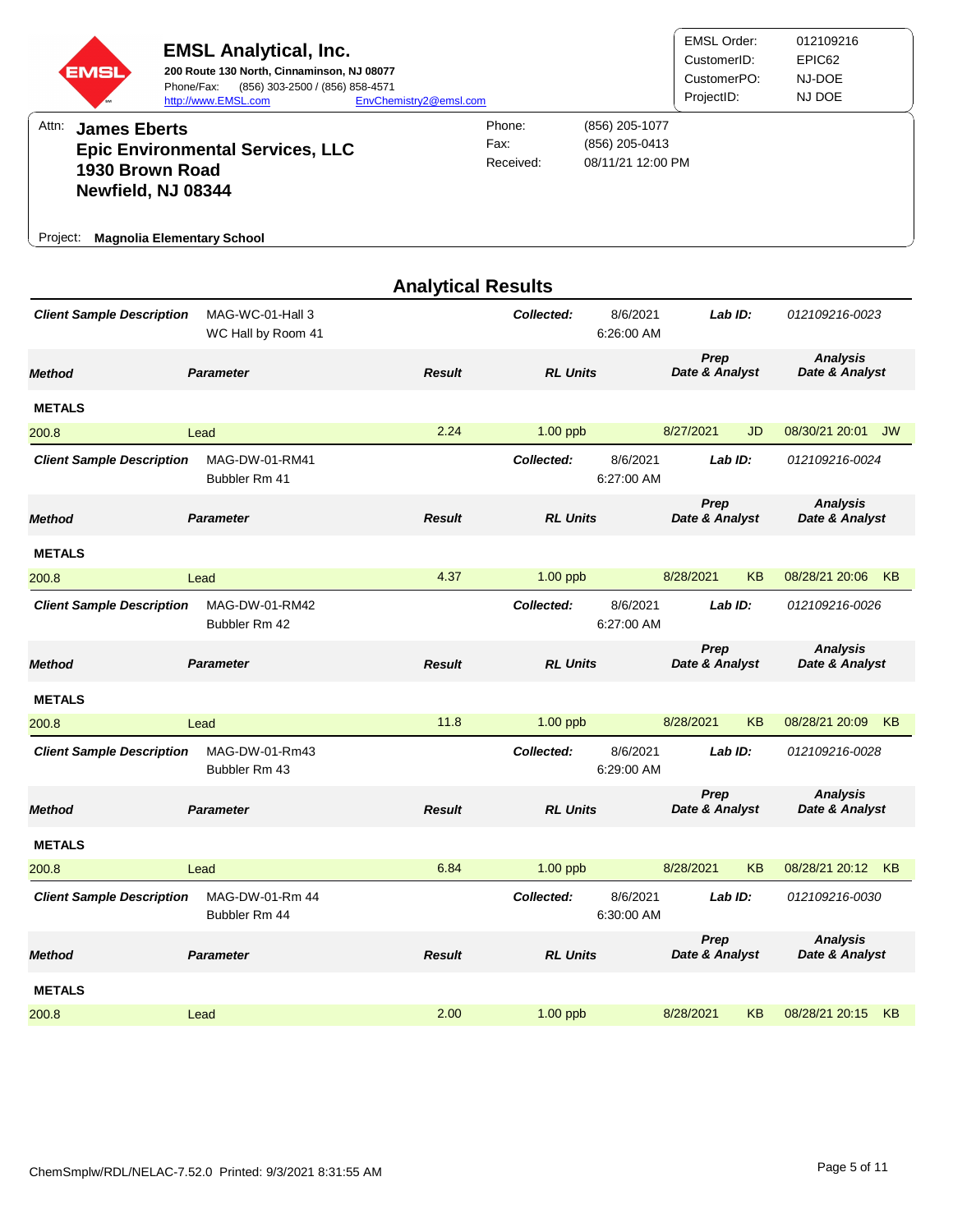| EMSI<br>Attn:<br><b>James Eberts</b>                                                   | <b>EMSL Analytical, Inc.</b><br>200 Route 130 North, Cinnaminson, NJ 08077<br>Phone/Fax:<br>(856) 303-2500 / (856) 858-4571<br>http://www.EMSL.com | EnvChemistry2@emsl.com    | Phone:<br>Fax:  | (856) 205-1077<br>(856) 205-0413 | <b>EMSL Order:</b><br>CustomerID:<br>CustomerPO:<br>ProjectID: |         | 012109216<br>EPIC62<br>NJ-DOE<br>NJ DOE |    |
|----------------------------------------------------------------------------------------|----------------------------------------------------------------------------------------------------------------------------------------------------|---------------------------|-----------------|----------------------------------|----------------------------------------------------------------|---------|-----------------------------------------|----|
| 1930 Brown Road<br>Newfield, NJ 08344<br><b>Magnolia Elementary School</b><br>Project: | <b>Epic Environmental Services, LLC</b>                                                                                                            |                           | Received:       | 08/11/21 12:00 PM                |                                                                |         |                                         |    |
|                                                                                        |                                                                                                                                                    | <b>Analytical Results</b> |                 |                                  |                                                                |         |                                         |    |
| <b>Client Sample Description</b>                                                       | MAG-DW-01-Rm 51<br>Bubbler Rm 51                                                                                                                   |                           | Collected:      | 8/6/2021<br>6:32:00 AM           |                                                                | Lab ID: | 012109216-0032                          |    |
| <b>Method</b>                                                                          | <b>Parameter</b>                                                                                                                                   | <b>Result</b>             | <b>RL Units</b> |                                  | Prep<br>Date & Analyst                                         |         | <b>Analysis</b><br>Date & Analyst       |    |
| <b>METALS</b>                                                                          |                                                                                                                                                    |                           |                 |                                  |                                                                |         |                                         |    |
| 200.8                                                                                  | Lead                                                                                                                                               | 1.75                      | $1.00$ ppb      |                                  | 8/28/2021                                                      | KB      | 08/28/21 20:20                          | KB |
| <b>Client Sample Description</b>                                                       | MAG-WC-01-Hall 4<br>WC Hall by Room 53                                                                                                             |                           | Collected:      | 8/6/2021<br>6:34:00 AM           |                                                                | Lab ID: | 012109216-0034                          |    |
| <b>Method</b>                                                                          | <b>Parameter</b>                                                                                                                                   | <b>Result</b>             | <b>RL Units</b> |                                  | Prep<br>Date & Analyst                                         |         | <b>Analysis</b><br>Date & Analyst       |    |
| <b>METALS</b>                                                                          |                                                                                                                                                    |                           |                 |                                  |                                                                |         |                                         |    |
| 200.8                                                                                  | Lead                                                                                                                                               | 299 D                     | 5.00 ppb        |                                  | 8/27/2021                                                      | JD      | 08/31/21 13:08 JW                       |    |
| <b>Client Sample Description</b>                                                       | MAG-DW-01-Hall 1<br>Bubbler Halll by Room 61                                                                                                       |                           | Collected:      | 8/6/2021<br>6:35:00 AM           |                                                                | Lab ID: | 012109216-0035                          |    |
| <b>Method</b>                                                                          | <b>Parameter</b>                                                                                                                                   | <b>Result</b>             | <b>RL Units</b> |                                  | Prep<br>Date & Analyst                                         |         | <b>Analysis</b><br>Date & Analyst       |    |
| <b>METALS</b>                                                                          |                                                                                                                                                    |                           |                 |                                  |                                                                |         |                                         |    |
| 200.8                                                                                  | Lead                                                                                                                                               | 8.41                      | 1.00 ppb        |                                  | 8/28/2021                                                      | KB      | 08/28/21 20:26 KB                       |    |
| <b>Client Sample Description</b>                                                       | MAG-DW-01-Hall 2<br>Bubbler Hall by Room T                                                                                                         |                           | Collected:      | 8/6/2021<br>6:36:00 AM           |                                                                | Lab ID: | 012109216-0037                          |    |
| <b>Method</b>                                                                          | <b>Parameter</b>                                                                                                                                   | <b>Result</b>             | <b>RL Units</b> |                                  | Prep<br>Date & Analyst                                         |         | <b>Analysis</b><br>Date & Analyst       |    |
| <b>METALS</b>                                                                          |                                                                                                                                                    |                           |                 |                                  |                                                                |         |                                         |    |
| 200.8                                                                                  | Lead                                                                                                                                               | 18.5                      | $1.00$ ppb      |                                  | 8/28/2021                                                      | KB      | 08/28/21 20:29                          | KB |
| <b>Client Sample Description</b>                                                       | MAG-DW-01-Hall 2 (Flush)<br>Bubbler Hall by Room T                                                                                                 |                           | Collected:      | 8/6/2021<br>6:37:00 AM           |                                                                | Lab ID: | 012109216-0038                          |    |
| <b>Method</b>                                                                          | <b>Parameter</b>                                                                                                                                   | <b>Result</b>             | <b>RL Units</b> |                                  | Prep<br>Date & Analyst                                         |         | <b>Analysis</b><br>Date & Analyst       |    |
| <b>METALS</b>                                                                          |                                                                                                                                                    |                           |                 |                                  |                                                                |         |                                         |    |
| 200.8                                                                                  | Lead                                                                                                                                               | 2.49                      | 1.00 ppb        |                                  | 8/28/2021                                                      | KB      | 08/28/21 20:30                          | KB |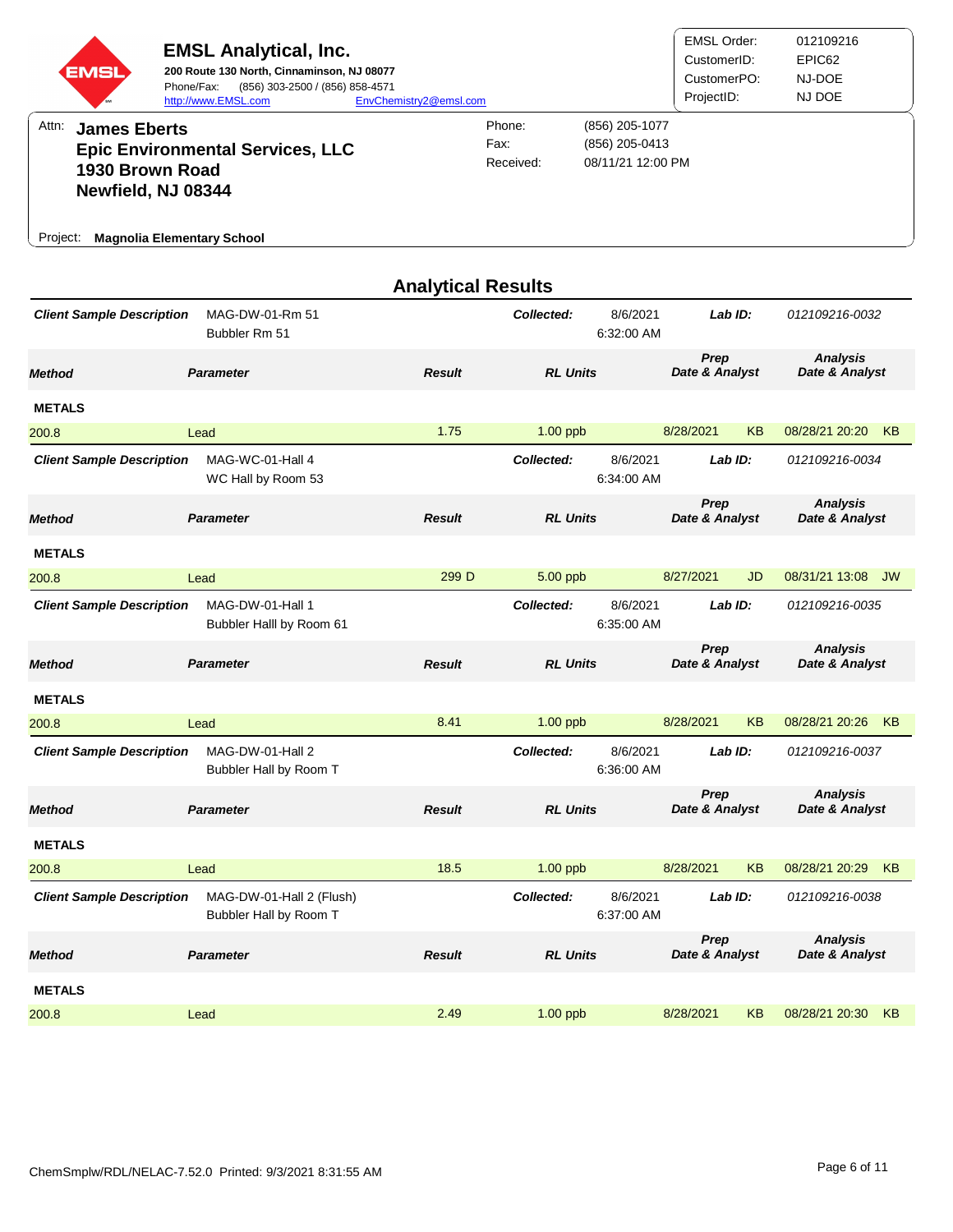| EMSI<br>Attn:<br><b>James Eberts</b><br>1930 Brown Road<br>Newfield, NJ 08344<br><b>Magnolia Elementary School</b><br>Project: | <b>EMSL Analytical, Inc.</b><br>200 Route 130 North, Cinnaminson, NJ 08077<br>Phone/Fax:<br>(856) 303-2500 / (856) 858-4571<br>http://www.EMSL.com<br><b>Epic Environmental Services, LLC</b> | EnvChemistry2@emsl.com    | Phone:<br>Fax:<br>Received: | (856) 205-1077<br>(856) 205-0413<br>08/11/21 12:00 PM | <b>EMSL Order:</b><br>CustomerID:<br>CustomerPO:<br>ProjectID: |           | 012109216<br>EPIC62<br>NJ-DOE<br>NJ DOE |    |
|--------------------------------------------------------------------------------------------------------------------------------|-----------------------------------------------------------------------------------------------------------------------------------------------------------------------------------------------|---------------------------|-----------------------------|-------------------------------------------------------|----------------------------------------------------------------|-----------|-----------------------------------------|----|
|                                                                                                                                |                                                                                                                                                                                               | <b>Analytical Results</b> | Collected:                  | 8/6/2021                                              | Lab ID:                                                        |           | 012109216-0039                          |    |
| <b>Client Sample Description</b>                                                                                               | MAG-DW-01-Rm 62 (1)<br>Bubbler Left Rm 62                                                                                                                                                     |                           |                             | 6:38:00 AM                                            |                                                                |           |                                         |    |
| <b>Method</b>                                                                                                                  | <b>Parameter</b>                                                                                                                                                                              | <b>Result</b>             | <b>RL Units</b>             |                                                       | Prep<br>Date & Analyst                                         |           | <b>Analysis</b><br>Date & Analyst       |    |
| <b>METALS</b>                                                                                                                  |                                                                                                                                                                                               |                           |                             |                                                       |                                                                |           |                                         |    |
| 200.8                                                                                                                          | Lead                                                                                                                                                                                          | 5.19                      | 1.00 ppb                    |                                                       | 8/28/2021                                                      | <b>KB</b> | 08/28/21 20:31                          | KB |
| <b>Client Sample Description</b>                                                                                               | MAG-DW-01-Rm 62 (2)<br>Bubbler Right Rm 62                                                                                                                                                    |                           | Collected:                  | 8/6/2021<br>6:39:00 AM                                | Lab ID:                                                        |           | 012109216-0041                          |    |
| <b>Method</b>                                                                                                                  | <b>Parameter</b>                                                                                                                                                                              | <b>Result</b>             | <b>RL Units</b>             |                                                       | Prep<br>Date & Analyst                                         |           | <b>Analysis</b><br>Date & Analyst       |    |
| <b>METALS</b>                                                                                                                  |                                                                                                                                                                                               |                           |                             |                                                       |                                                                |           |                                         |    |
| 200.8                                                                                                                          | Lead                                                                                                                                                                                          | 7.40                      | 1.00 ppb                    |                                                       | 8/28/2021                                                      | KB        | 08/28/21 20:37 KB                       |    |
| <b>Client Sample Description</b>                                                                                               | MAG-DW-01-RM63<br>Bubbler Rm 63                                                                                                                                                               |                           | Collected:                  | 8/6/2021<br>6:41:00 AM                                | Lab ID:                                                        |           | 012109216-0043                          |    |
| <b>Method</b>                                                                                                                  | <b>Parameter</b>                                                                                                                                                                              | <b>Result</b>             | <b>RL Units</b>             |                                                       | Prep<br>Date & Analyst                                         |           | <b>Analysis</b><br>Date & Analyst       |    |
| <b>METALS</b>                                                                                                                  |                                                                                                                                                                                               |                           |                             |                                                       |                                                                |           |                                         |    |
| 200.8                                                                                                                          | Lead                                                                                                                                                                                          | ND                        | 1.00 ppb                    |                                                       | 8/31/2021                                                      | VD        | 08/31/21 16:12 VD                       |    |
| <b>Client Sample Description</b>                                                                                               | MAG-DW-01-Hall 3<br>Bubbler Hall by Rm 63                                                                                                                                                     |                           | Collected:                  | 8/6/2021<br>6:44:00 AM                                | Lab ID:                                                        |           | 012109216-0045                          |    |
| <b>Method</b>                                                                                                                  | <b>Parameter</b>                                                                                                                                                                              | <b>Result</b>             | <b>RL Units</b>             |                                                       | Prep<br>Date & Analyst                                         |           | <b>Analysis</b><br>Date & Analyst       |    |
| <b>METALS</b>                                                                                                                  |                                                                                                                                                                                               |                           |                             |                                                       |                                                                |           |                                         |    |
| 200.8                                                                                                                          | Lead                                                                                                                                                                                          | 6.51                      | $1.00$ ppb                  |                                                       | 8/31/2021                                                      | <b>VD</b> | 08/31/21 16:21 VD                       |    |
| <b>Client Sample Description</b>                                                                                               | MAG-DW-01-Rm64<br>Bubbler Rm 64                                                                                                                                                               |                           | Collected:                  | 8/6/2021<br>6:46:00 AM                                | Lab ID:                                                        |           | 012109216-0047                          |    |
| <b>Method</b>                                                                                                                  | <b>Parameter</b>                                                                                                                                                                              | <b>Result</b>             | <b>RL Units</b>             |                                                       | Prep<br>Date & Analyst                                         |           | <b>Analysis</b><br>Date & Analyst       |    |
| <b>METALS</b>                                                                                                                  |                                                                                                                                                                                               |                           |                             |                                                       |                                                                |           |                                         |    |
| 200.8                                                                                                                          | Lead                                                                                                                                                                                          | <b>ND</b>                 | 1.00 ppb                    |                                                       | 8/31/2021                                                      | VD        | 08/31/21 16:24 VD                       |    |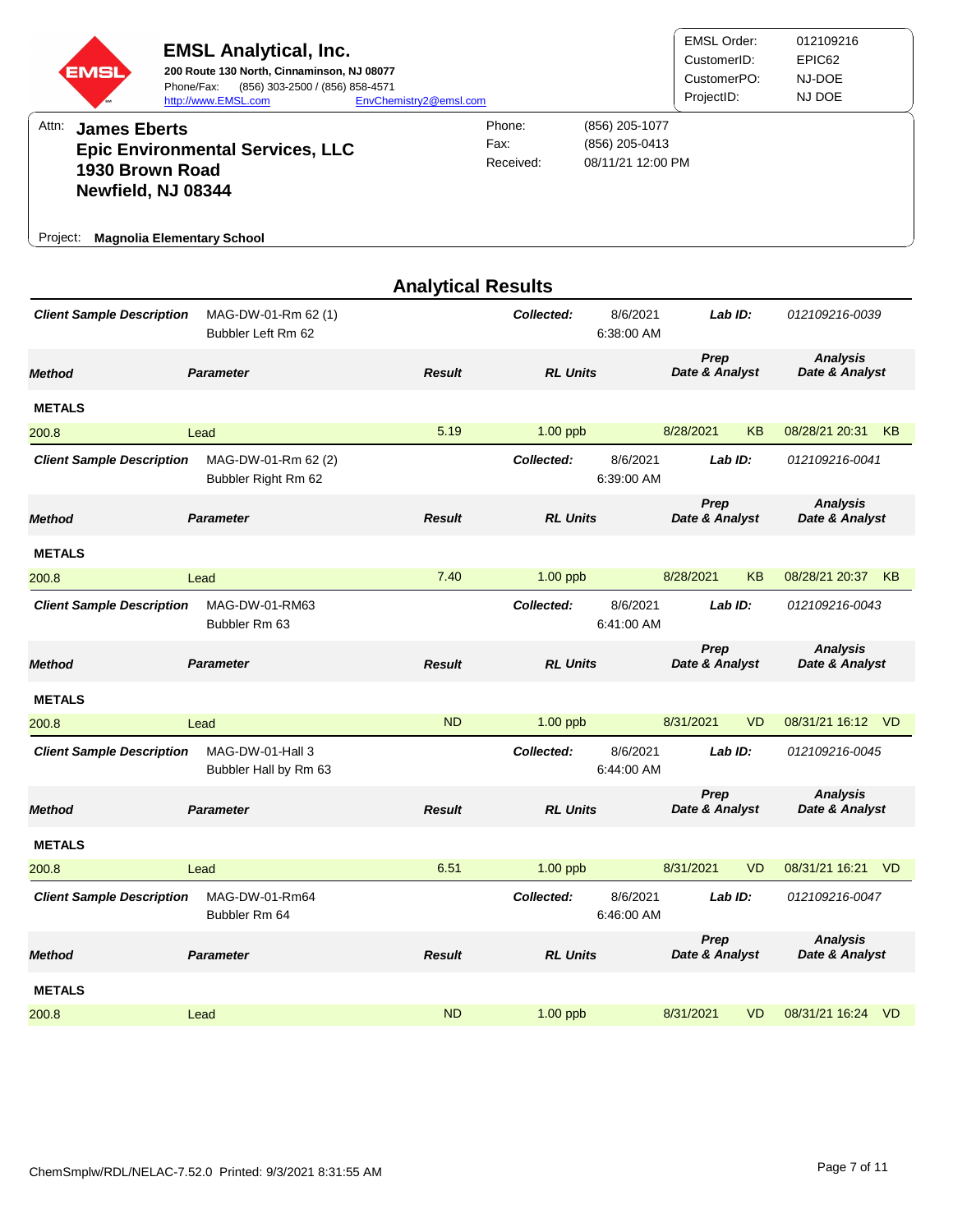| EMSI<br>Attn:<br><b>James Eberts</b><br>1930 Brown Road<br>Newfield, NJ 08344<br><b>Magnolia Elementary School</b><br>Project: | <b>EMSL Analytical, Inc.</b><br>200 Route 130 North, Cinnaminson, NJ 08077<br>Phone/Fax:<br>(856) 303-2500 / (856) 858-4571<br>http://www.EMSL.com<br><b>Epic Environmental Services, LLC</b> | EnvChemistry2@emsl.com    | Phone:<br>Fax:<br>Received: | (856) 205-1077<br>(856) 205-0413<br>08/11/21 12:00 PM | <b>EMSL Order:</b><br>CustomerID:<br>CustomerPO:<br>ProjectID: |           | 012109216<br>EPIC62<br>NJ-DOE<br>NJ DOE |  |
|--------------------------------------------------------------------------------------------------------------------------------|-----------------------------------------------------------------------------------------------------------------------------------------------------------------------------------------------|---------------------------|-----------------------------|-------------------------------------------------------|----------------------------------------------------------------|-----------|-----------------------------------------|--|
| <b>Client Sample Description</b>                                                                                               | MAG-DW-01-Rm65<br>Bubbler Rm 65                                                                                                                                                               | <b>Analytical Results</b> | Collected:                  | 8/6/2021<br>6:48:00 AM                                | Lab ID:                                                        |           | 012109216-0049                          |  |
| <b>Method</b>                                                                                                                  | <b>Parameter</b>                                                                                                                                                                              | <b>Result</b>             | <b>RL Units</b>             |                                                       | Prep<br>Date & Analyst                                         |           | <b>Analysis</b><br>Date & Analyst       |  |
| <b>METALS</b>                                                                                                                  |                                                                                                                                                                                               |                           |                             |                                                       |                                                                |           |                                         |  |
| 200.8                                                                                                                          | Lead                                                                                                                                                                                          | 3.90                      | 1.00 ppb                    |                                                       | 8/31/2021                                                      | <b>VD</b> | 08/31/21 16:26 VD                       |  |
| <b>Client Sample Description</b>                                                                                               | MAG-DW-01-Hall 4<br>Bubbler Hall by Rm 65                                                                                                                                                     |                           | Collected:                  | 8/6/2021<br>6:49:00 AM                                | Lab ID:                                                        |           | 012109216-0051                          |  |
| <b>Method</b>                                                                                                                  | <b>Parameter</b>                                                                                                                                                                              | <b>Result</b>             | <b>RL Units</b>             |                                                       | Prep<br>Date & Analyst                                         |           | <b>Analysis</b><br>Date & Analyst       |  |
| <b>METALS</b>                                                                                                                  |                                                                                                                                                                                               |                           |                             |                                                       |                                                                |           |                                         |  |
| 200.8                                                                                                                          | Lead                                                                                                                                                                                          | 1.95                      | 1.00 ppb                    |                                                       | 8/31/2021                                                      | VD        | 08/31/21 16:29 VD                       |  |
| <b>Client Sample Description</b>                                                                                               | MAG-DW-01-Rm66<br>Bubbler Rm 66                                                                                                                                                               |                           | Collected:                  | 8/6/2021<br>6:51:00 AM                                | Lab ID:                                                        |           | 012109216-0053                          |  |
| <b>Method</b>                                                                                                                  | <b>Parameter</b>                                                                                                                                                                              | <b>Result</b>             | <b>RL Units</b>             |                                                       | Prep<br>Date & Analyst                                         |           | <b>Analysis</b><br>Date & Analyst       |  |
| <b>METALS</b>                                                                                                                  |                                                                                                                                                                                               |                           |                             |                                                       |                                                                |           |                                         |  |
| 200.8                                                                                                                          | Lead                                                                                                                                                                                          | ND                        | 1.00 ppb                    |                                                       | 8/31/2021                                                      | VD        | 08/31/21 16:35 VD                       |  |
| <b>Client Sample Description</b>                                                                                               | MAG-DW-01-Rm67<br>Bubbler Rm 67                                                                                                                                                               |                           | Collected:                  | 8/6/2021<br>6:51:00 AM                                | Lab ID:                                                        |           | 012109216-0055                          |  |
| <b>Method</b>                                                                                                                  | <b>Parameter</b>                                                                                                                                                                              | <b>Result</b>             | <b>RL Units</b>             |                                                       | Prep<br>Date & Analyst                                         |           | <b>Analysis</b><br>Date & Analyst       |  |
| <b>METALS</b>                                                                                                                  |                                                                                                                                                                                               |                           |                             |                                                       |                                                                |           |                                         |  |
| 200.8                                                                                                                          | Lead                                                                                                                                                                                          | 2.10                      | 1.00 ppb                    |                                                       | 8/31/2021                                                      | <b>VD</b> | 08/31/21 16:40 VD                       |  |
| <b>Client Sample Description</b>                                                                                               | MAG-DW-01-Hall 5<br>Bubbler Hall by Rm 67                                                                                                                                                     |                           | Collected:                  | 8/6/2021<br>6:53:00 AM                                | Lab ID:                                                        |           | 012109216-0057                          |  |
| <b>Method</b>                                                                                                                  | <b>Parameter</b>                                                                                                                                                                              | <b>Result</b>             | <b>RL Units</b>             |                                                       | Prep<br>Date & Analyst                                         |           | <b>Analysis</b><br>Date & Analyst       |  |
| <b>METALS</b>                                                                                                                  |                                                                                                                                                                                               |                           |                             |                                                       |                                                                |           |                                         |  |
| 200.8                                                                                                                          | Lead                                                                                                                                                                                          | 2.52                      | $1.00$ ppb                  |                                                       | 8/31/2021                                                      | VD        | 08/31/21 16:43 VD                       |  |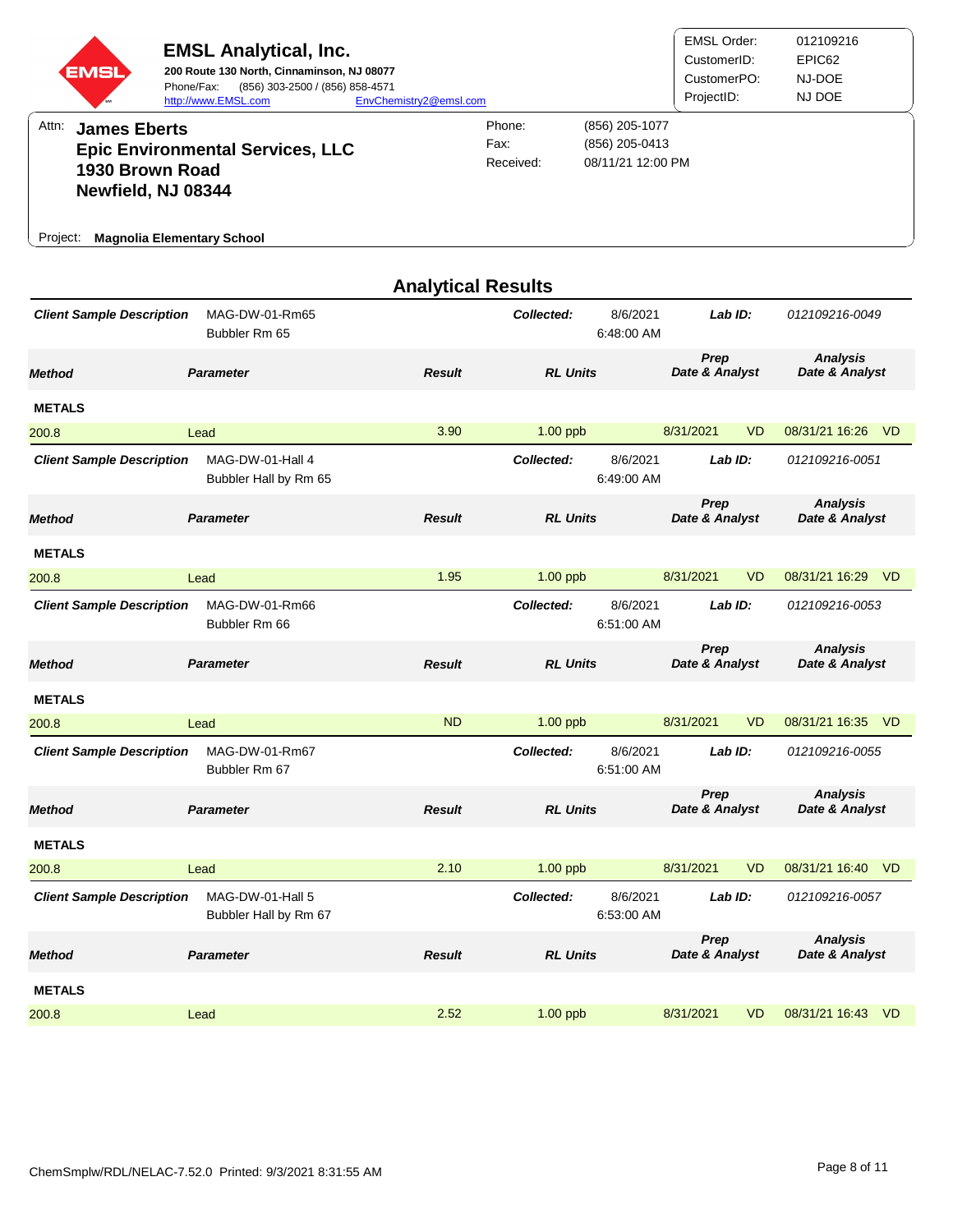| EMSI                                                                                                                   | <b>EMSL Analytical, Inc.</b><br>200 Route 130 North, Cinnaminson, NJ 08077<br>Phone/Fax:<br>(856) 303-2500 / (856) 858-4571<br>http://www.EMSL.com | EnvChemistry2@emsl.com    |                             |                                                       | <b>EMSL Order:</b><br>CustomerID:<br>CustomerPO:<br>ProjectID: | 012109216<br>EPIC62<br>NJ-DOE<br>NJ DOE |
|------------------------------------------------------------------------------------------------------------------------|----------------------------------------------------------------------------------------------------------------------------------------------------|---------------------------|-----------------------------|-------------------------------------------------------|----------------------------------------------------------------|-----------------------------------------|
| Attn:<br><b>James Eberts</b><br>1930 Brown Road<br>Newfield, NJ 08344<br><b>Magnolia Elementary School</b><br>Project: | <b>Epic Environmental Services, LLC</b>                                                                                                            |                           | Phone:<br>Fax:<br>Received: | (856) 205-1077<br>(856) 205-0413<br>08/11/21 12:00 PM |                                                                |                                         |
|                                                                                                                        |                                                                                                                                                    | <b>Analytical Results</b> |                             |                                                       |                                                                |                                         |
| <b>Client Sample Description</b>                                                                                       | MAG-DW-01-Rm 68<br>Bubbler Rm 68                                                                                                                   |                           | Collected:                  | 8/6/2021<br>6:54:00 AM                                | Lab ID:                                                        | 012109216-0059                          |
| <b>Method</b>                                                                                                          | <b>Parameter</b>                                                                                                                                   | <b>Result</b>             | <b>RL Units</b>             |                                                       | Prep<br>Date & Analyst                                         | <b>Analysis</b><br>Date & Analyst       |
| <b>METALS</b>                                                                                                          |                                                                                                                                                    |                           |                             |                                                       |                                                                |                                         |
| 200.8                                                                                                                  | Lead                                                                                                                                               | <b>ND</b>                 | $1.00$ ppb                  |                                                       | 8/31/2021                                                      | 08/31/21 16:46<br>VD.<br>V <sub>D</sub> |
| <b>Client Sample Description</b>                                                                                       | MAG-DW-01-Rm69<br>Bubbler Rm 69                                                                                                                    |                           | Collected:                  | 8/6/2021<br>6:55:00 AM                                | Lab $ID:$                                                      | 012109216-0061                          |
| <b>Method</b>                                                                                                          | <b>Parameter</b>                                                                                                                                   | <b>Result</b>             | <b>RL Units</b>             |                                                       | Prep<br>Date & Analyst                                         | <b>Analysis</b><br>Date & Analyst       |
| <b>METALS</b>                                                                                                          |                                                                                                                                                    |                           |                             |                                                       |                                                                |                                         |
| 200.8                                                                                                                  | Lead                                                                                                                                               | <b>ND</b>                 | 1.00 ppb                    |                                                       | 8/31/2021                                                      | VD<br>08/31/21 16:51 VD                 |
| <b>Client Sample Description</b>                                                                                       | MAG-WC-02-Hall 1<br>WC Hall by Teach Lounge                                                                                                        |                           | Collected:                  | 8/6/2021<br>7:00:00 AM                                | Lab ID:                                                        | 012109216-0063                          |
| <b>Method</b>                                                                                                          | <b>Parameter</b>                                                                                                                                   | <b>Result</b>             | <b>RL Units</b>             |                                                       | Prep<br>Date & Analyst                                         | <b>Analysis</b><br>Date & Analyst       |
| <b>METALS</b>                                                                                                          |                                                                                                                                                    |                           |                             |                                                       |                                                                |                                         |
| 200.8                                                                                                                  | Lead                                                                                                                                               | 82.5                      | 1.00 ppb                    |                                                       | 8/31/2021                                                      | 08/31/21 16:58 VD<br>VD                 |
| <b>Client Sample Description</b>                                                                                       | MAG-DW-02-Rm73<br>Bubbler Rm 73                                                                                                                    |                           | Collected:                  | 8/6/2021<br>7:01:00 AM                                | Lab ID:                                                        | 012109216-0064                          |
| <b>Method</b>                                                                                                          | <b>Parameter</b>                                                                                                                                   | <b>Result</b>             | <b>RL Units</b>             |                                                       | Prep<br>Date & Analyst                                         | <b>Analysis</b><br>Date & Analyst       |
| <b>METALS</b>                                                                                                          |                                                                                                                                                    |                           |                             |                                                       |                                                                |                                         |
| 200.8                                                                                                                  | Lead                                                                                                                                               | 2.29                      | 1.00 ppb                    |                                                       | 8/31/2021                                                      | VD<br>08/31/21 17:02 VD                 |
| <b>Client Sample Description</b>                                                                                       | MAG-DW-02-Rm 72<br>Bubbler Rm 72                                                                                                                   |                           | Collected:                  | 8/6/2021<br>7:02:00 AM                                | Lab ID:                                                        | 012109216-0066                          |
| <b>Method</b>                                                                                                          | <b>Parameter</b>                                                                                                                                   | <b>Result</b>             | <b>RL Units</b>             |                                                       | Prep<br>Date & Analyst                                         | <b>Analysis</b><br>Date & Analyst       |
| <b>METALS</b>                                                                                                          |                                                                                                                                                    |                           |                             |                                                       |                                                                |                                         |
| 200.8                                                                                                                  | Lead                                                                                                                                               | 1.85                      | 1.00 ppb                    |                                                       | 8/31/2021                                                      | <b>VD</b><br>08/31/21 17:08 VD          |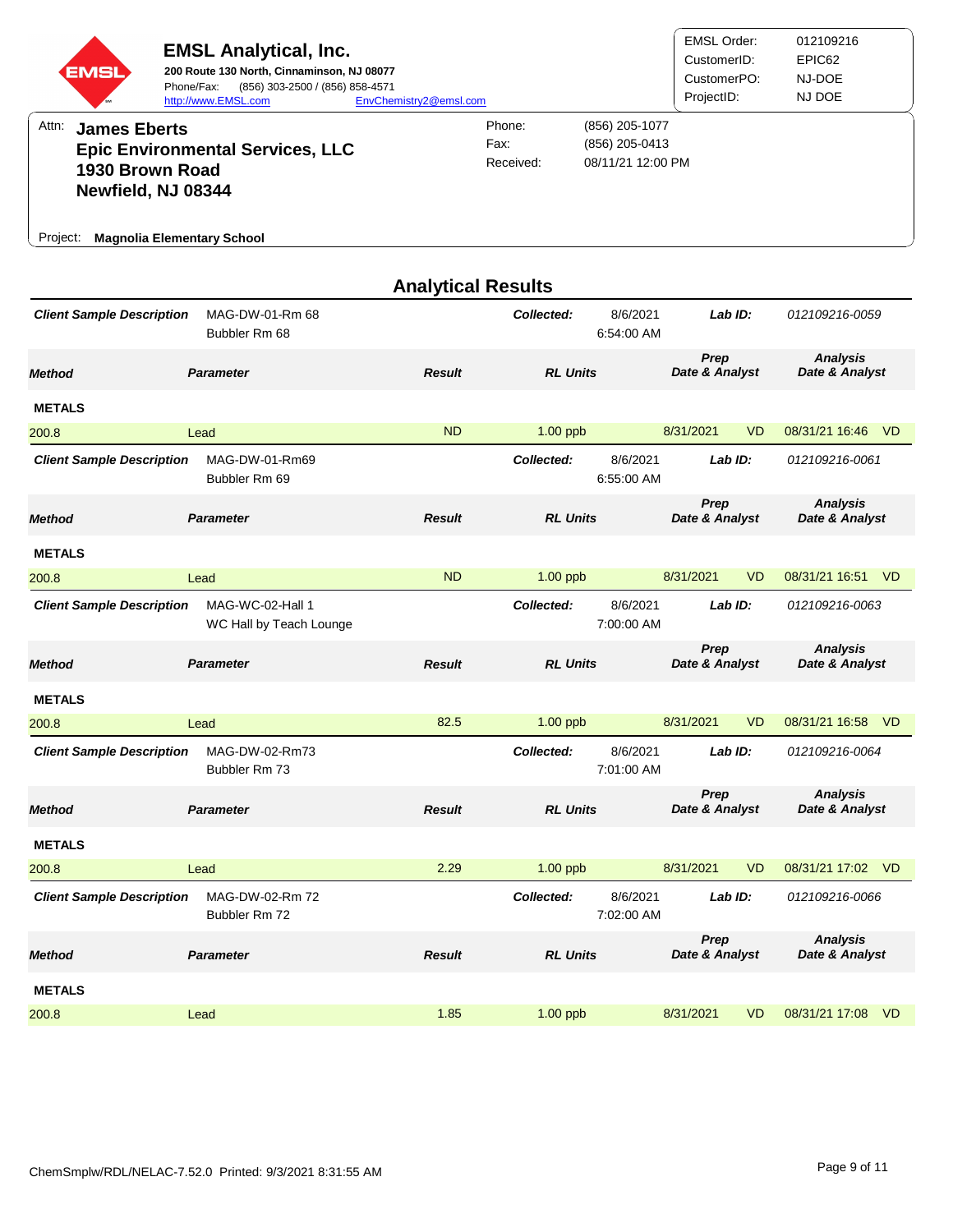| EMSI                                                                                                                   | <b>EMSL Analytical, Inc.</b><br>200 Route 130 North, Cinnaminson, NJ 08077<br>Phone/Fax:<br>(856) 303-2500 / (856) 858-4571<br>http://www.EMSL.com | EnvChemistry2@emsl.com    |                             |                                                       | <b>EMSL Order:</b><br>CustomerID:<br>CustomerPO:<br>ProjectID: |           | 012109216<br>EPIC62<br>NJ-DOE<br>NJ DOE |
|------------------------------------------------------------------------------------------------------------------------|----------------------------------------------------------------------------------------------------------------------------------------------------|---------------------------|-----------------------------|-------------------------------------------------------|----------------------------------------------------------------|-----------|-----------------------------------------|
| Attn:<br><b>James Eberts</b><br>1930 Brown Road<br>Newfield, NJ 08344<br><b>Magnolia Elementary School</b><br>Project: | <b>Epic Environmental Services, LLC</b>                                                                                                            |                           | Phone:<br>Fax:<br>Received: | (856) 205-1077<br>(856) 205-0413<br>08/11/21 12:00 PM |                                                                |           |                                         |
|                                                                                                                        |                                                                                                                                                    | <b>Analytical Results</b> |                             |                                                       |                                                                |           |                                         |
| <b>Client Sample Description</b>                                                                                       | MAG-DW-02-Rm 75<br>Bubbler Rm 75                                                                                                                   |                           | Collected:                  | 8/6/2021<br>7:04:00 AM                                | Lab ID:                                                        |           | 012109216-0068                          |
| <b>Method</b>                                                                                                          | <b>Parameter</b>                                                                                                                                   | <b>Result</b>             | <b>RL Units</b>             |                                                       | Prep<br>Date & Analyst                                         |           | <b>Analysis</b><br>Date & Analyst       |
| <b>METALS</b>                                                                                                          |                                                                                                                                                    |                           |                             |                                                       |                                                                |           |                                         |
| 200.8                                                                                                                  | Lead                                                                                                                                               | <b>ND</b>                 | $1.00$ ppb                  |                                                       | 8/31/2021                                                      | VD.       | 08/31/21 17:11<br>V <sub>D</sub>        |
| <b>Client Sample Description</b>                                                                                       | MAG-WC-02-Hall 2<br>WC Hall by Room 74                                                                                                             |                           | Collected:                  | 8/6/2021<br>7:06:00 AM                                | Lab $ID:$                                                      |           | 012109216-0070                          |
| <b>Method</b>                                                                                                          | <b>Parameter</b>                                                                                                                                   | <b>Result</b>             | <b>RL Units</b>             |                                                       | Prep<br>Date & Analyst                                         |           | <b>Analysis</b><br>Date & Analyst       |
| <b>METALS</b>                                                                                                          |                                                                                                                                                    |                           |                             |                                                       |                                                                |           |                                         |
| 200.8                                                                                                                  | Lead                                                                                                                                               | 32.0                      | 1.00 ppb                    |                                                       | 8/31/2021                                                      | VD        | 08/31/21 17:13 VD                       |
| <b>Client Sample Description</b>                                                                                       | MAG-DW-02-Rm 74<br>Bubbler Room 74                                                                                                                 |                           | Collected:                  | 8/6/2021<br>7:06:00 AM                                | Lab ID:                                                        |           | 012109216-0071                          |
| <b>Method</b>                                                                                                          | <b>Parameter</b>                                                                                                                                   | <b>Result</b>             | <b>RL Units</b>             |                                                       | Prep<br>Date & Analyst                                         |           | <b>Analysis</b><br>Date & Analyst       |
| <b>METALS</b>                                                                                                          |                                                                                                                                                    |                           |                             |                                                       |                                                                |           |                                         |
| 200.8                                                                                                                  | Lead                                                                                                                                               | ND                        | 1.00 ppb                    |                                                       | 8/31/2021                                                      | VD        | 08/31/21 17:15 VD                       |
| <b>Client Sample Description</b>                                                                                       | MAG-DW-02-Rm 77<br>Bubbler Rm 77                                                                                                                   |                           | Collected:                  | 8/6/2021<br>7:07:00 AM                                | Lab ID:                                                        |           | 012109216-0073                          |
| <b>Method</b>                                                                                                          | <b>Parameter</b>                                                                                                                                   | <b>Result</b>             | <b>RL Units</b>             |                                                       | Prep<br>Date & Analyst                                         |           | <b>Analysis</b><br>Date & Analyst       |
| <b>METALS</b>                                                                                                          |                                                                                                                                                    |                           |                             |                                                       |                                                                |           |                                         |
| 200.8                                                                                                                  | Lead                                                                                                                                               | <b>ND</b>                 | 1.00 ppb                    |                                                       | 8/31/2021                                                      | VD        | 08/31/21 17:17 VD                       |
| <b>Client Sample Description</b>                                                                                       | MAG-DW-02-Rm 76<br>Bubbler Rm 76                                                                                                                   |                           | Collected:                  | 8/6/2021<br>7:09:00 AM                                | Lab ID:                                                        |           | 012109216-0075                          |
| <b>Method</b>                                                                                                          | <b>Parameter</b>                                                                                                                                   | <b>Result</b>             | <b>RL Units</b>             |                                                       | Prep<br>Date & Analyst                                         |           | <b>Analysis</b><br>Date & Analyst       |
| <b>METALS</b>                                                                                                          |                                                                                                                                                    |                           |                             |                                                       |                                                                |           |                                         |
| 200.8                                                                                                                  | Lead                                                                                                                                               | 1.45                      | 1.00 ppb                    |                                                       | 8/31/2021                                                      | <b>VD</b> | 08/31/21 17:26 VD                       |